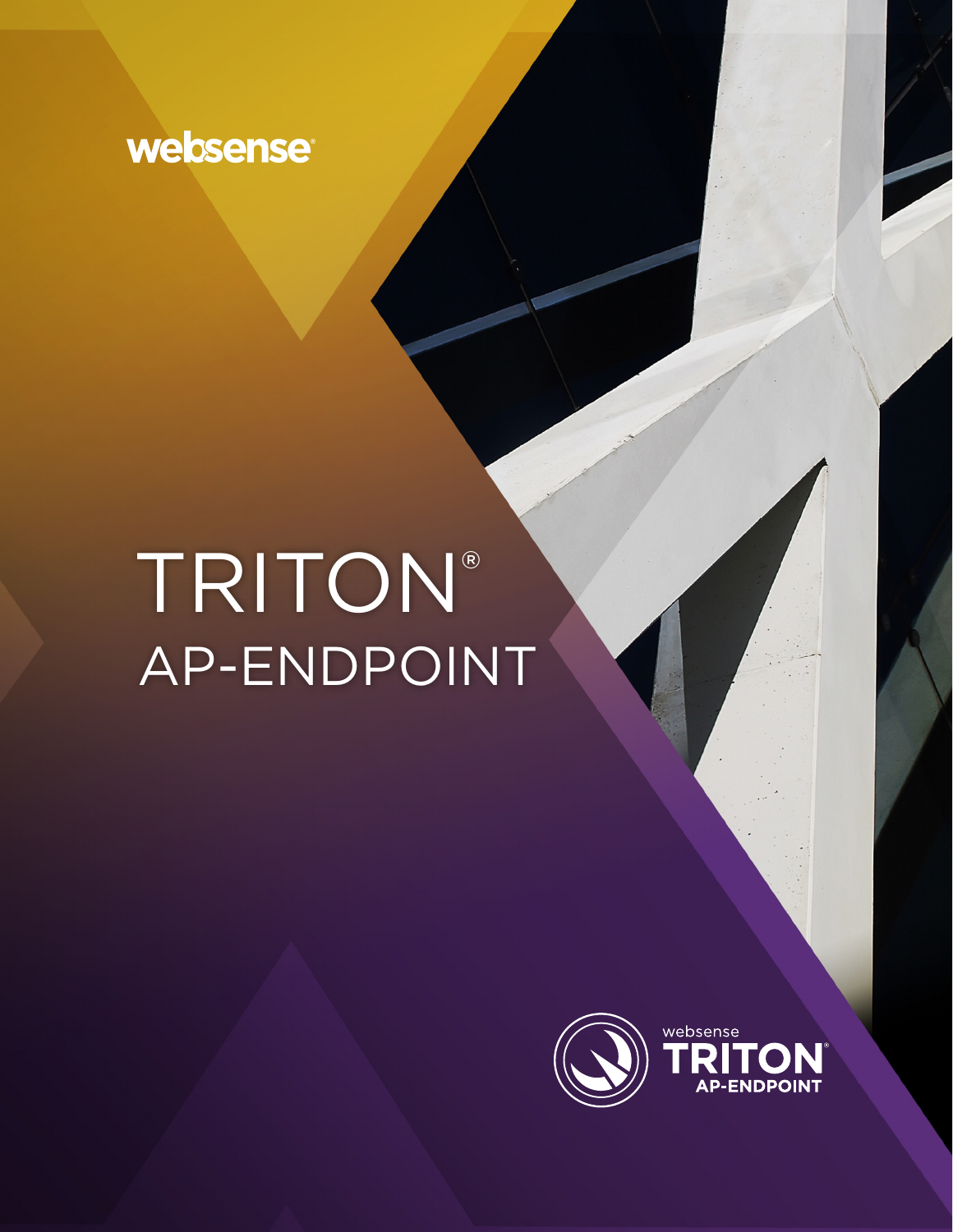## Stop Advanced Threats and secure sensitive data for roaming users

From a damaged reputation to regulatory fines and penalties, a data breach can have devastating consequences. Securing roaming users against threats and data theft remains a significant challenge for IT security professionals. TRITON® AP-ENDPOINT protects roaming users against Advanced Threats and data theft on and off your network in an easy-to-use solution. Advanced technologies help you quickly identify and protect sensitive data and provide actionable forensic insight into attacks on endpoint devices on or off network. Websense® TRITON AP-ENDPOINT protects your data, allowing your mobile workforce to do business wherever and whenever they need to.

#### Websense® Empowers Your Endpoint Security

- Secure sensitive data on Mac OS X and Microsoft Windows endpoint devices off your network.
- Protect off-network endpoints from Advanced Threats.
- Secure inbound threats or outbound data hidden in SSL traffic from all endpoints.
- Enable data to be securely shared with partners by using integrated file based data encryption.
- Adopt cloud services like Microsoft Office 365 and Box with safety and confidence.
- Easily demonstrate security controls to auditors and executives for compliance and regulatory requirements.

websense

Websense® TRITON® AP-ENDPOINT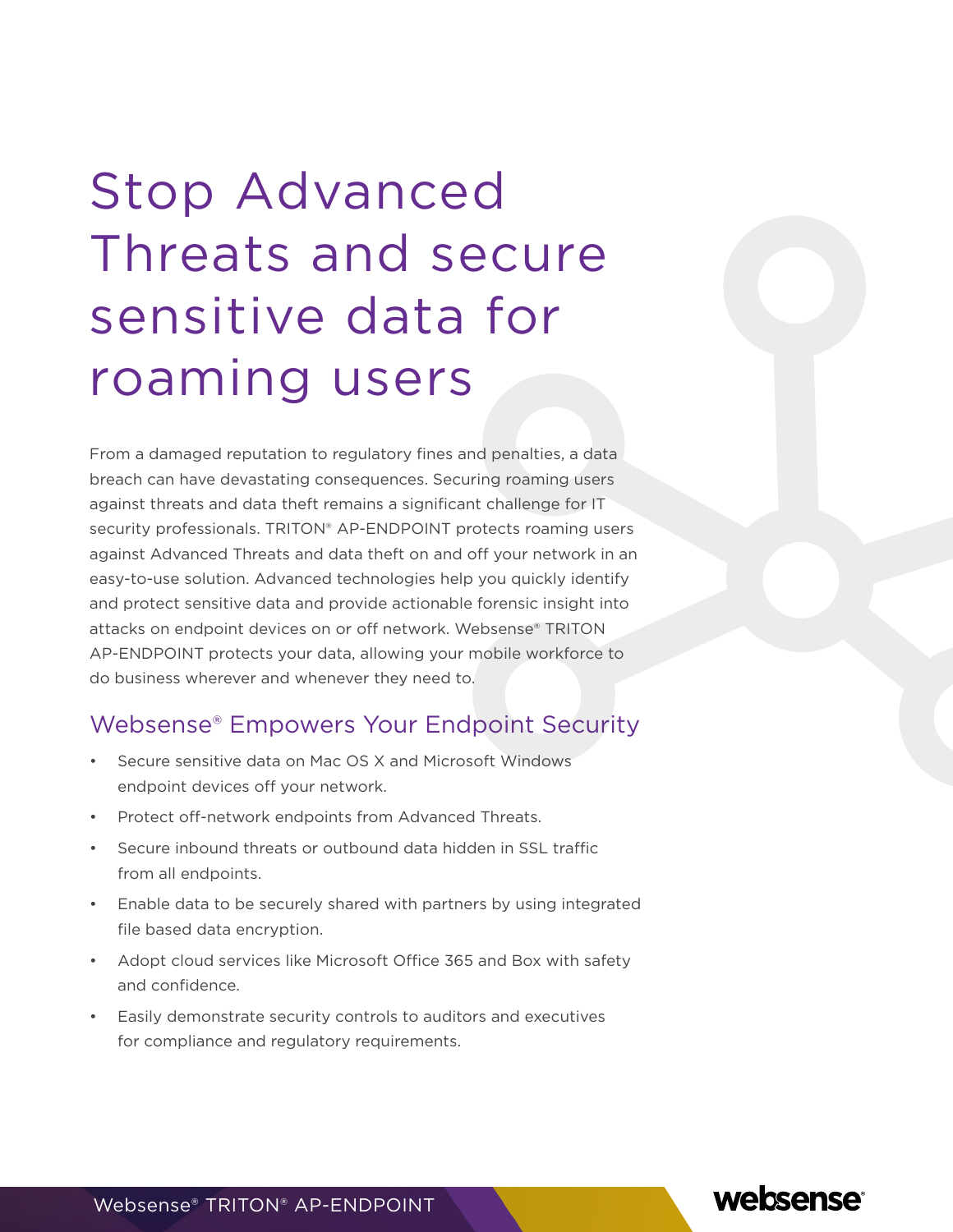## TRITON® AP-ENDPOINT capabilities

#### **Enable off-network roaming users**

Users often require access to sensitive information even while operating remotely. TRITON AP-ENDPOINT delivers the necessary data theft controls on Mac OS X and Microsoft Windows laptops so you can safely empower those users. Find and secure critical data residing on endpoints, whether the user is on or off your organization's network, including powerful data fingerprinting capabilities often lacking in endpoint DLP solutions.

#### **Web security follows your roaming users**

The risks from web-based attacks, including Advanced Threats, are even greater for users operating beyond your organization's network. TRITON AP-ENDPOINT extends web security to roaming users, safely allowing them access to web-based resources. More than simple URL filtering, attack activity across the Kill Chain can be identified and blocked, even while working in a proxy-free environment. TRITON AP-ENDPOINT sees into SSL traffic to secure the Web channel for your roaming users even while using Cloud, Email, Social Media or other services that employ secure connections.

#### **Embrace innovation with safety and confidence**

Meeting your customer needs and remaining competitive requires innovation and empowering your workforce with new solutions and technologies. TRITON AP-ENDPOINT helps you safely adopt new cloud services such as Microsoft Office 365 or Box with both web threat defenses and the ability to retain control of sensitive data. Users on Mac OS X and Microsoft Windows, on or off the network, working anytime, anywhere, receive the full benefit of advanced threat defenses and DLP. Control the use of removable media, like USB drives, with options to block or encrypt policyidentified data. Control the flow of data to cloud services, all while innovating as needed to grow your organization.

#### **Manage easily with your existing IT staff**

Staffing challenges within IT include limited headcount and finding skilled security personnel. The TRITON architecture unifies the management of Web, Email, Data, and Endpoint security, including policies that can be easily defined and deployed where needed. Quickly respond to new threats across multiple channels, including securing roaming users. Secure your sensitive IP and PII data while easily meeting your compliance and regulation requirements with and extensive library of out-of-the-box policies.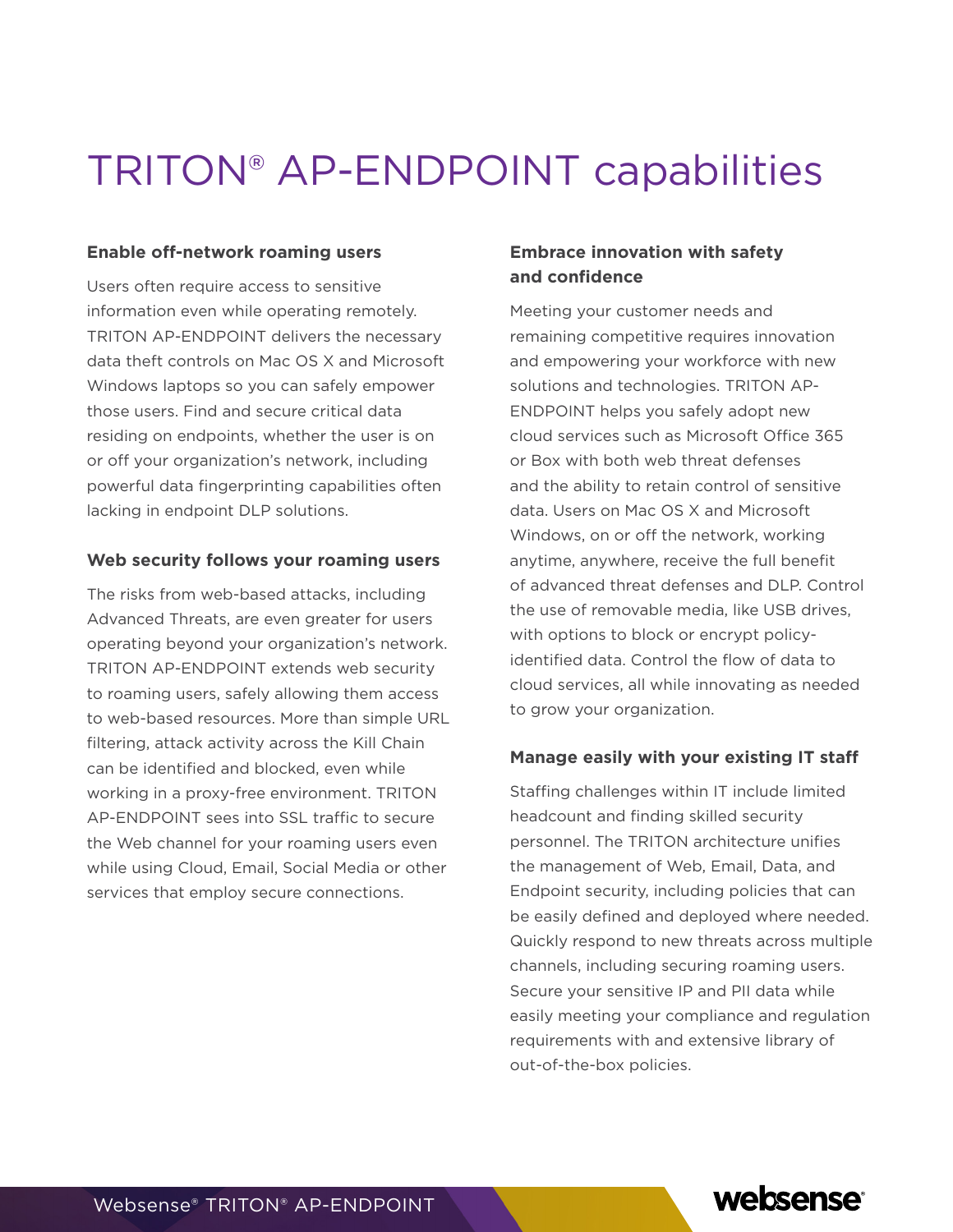Websense was the only vendor that was able to give us the necessary policy controls for both web security and data loss prevention to securely enable our business."

**– Larry Whiteside, CISO Visiting Nurse Service of New York**

### TRITON® AP-ENDPOINT key features

- Fingerprinting (including partial fingerprinting) support for endpoint devices on or off the network.
- Mac OS X and Microsoft Windows supported endpoints.
- Protect sensitive data sent to USB devices, removable media, printers, or cloud services like Microsoft Office 365 and Box.
- Policy based file encryption to protect sensitive data stored on removable media.
- Detect IP and customer records being sent out using email clients and webmail.
- Drip DLP considers cumulative data transmission activity over time to discover small amounts of data leakage.
- Efficiently inspect HTTPS traffic with the flexibility to decide which type of SSL traffic to inspect.
- Identify Advanced Threat web activity across the entire Kill Chain on endpoints operating beyond the reach of network defenses.



Websense® TRITON® AP-ENDPOINT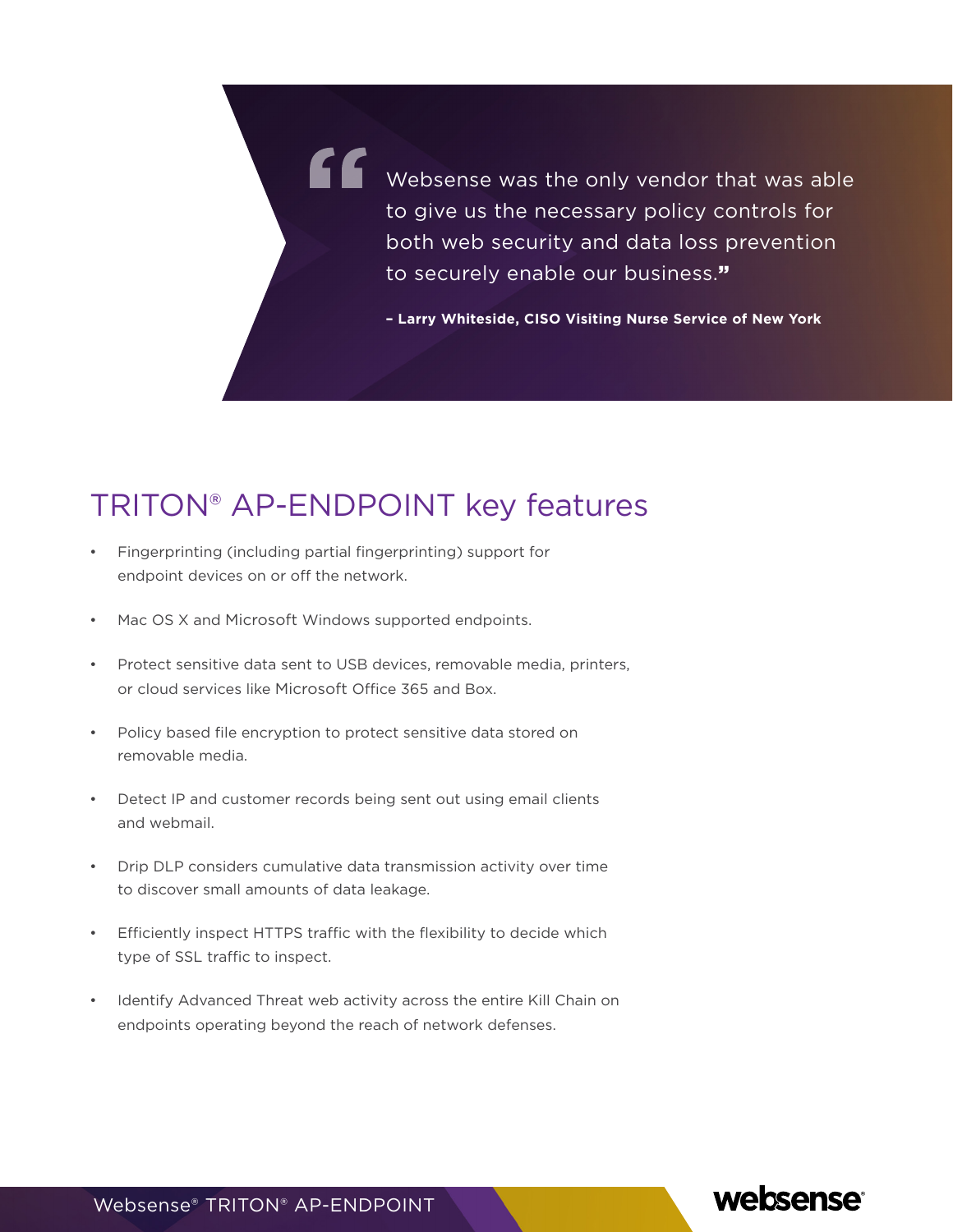## The power behind TRITON® solutions

### ACE (Advanced Classification Engine)

Websense ACE provides real-time, inline contextual defenses for Web, Email, Data and Mobile security by using composite risk scoring and predictive analytics to deliver the most effective security available. It also provides containment by analyzing inbound and outbound traffic with data-aware defenses for industry-leading data theft protection. Classifiers for real-time security, data and content analysis — the result of years of research and development — enable ACE to detect more threats than traditional anti-virus engines every day (the proof is updated daily at http://securitylabs.websense.com). ACE is the primary defense behind all Websense TRITON solutions and is supported by the Websense ThreatSeeker® Intelligence Cloud.



websense

Websense® TRITON® AP-ENDPOINT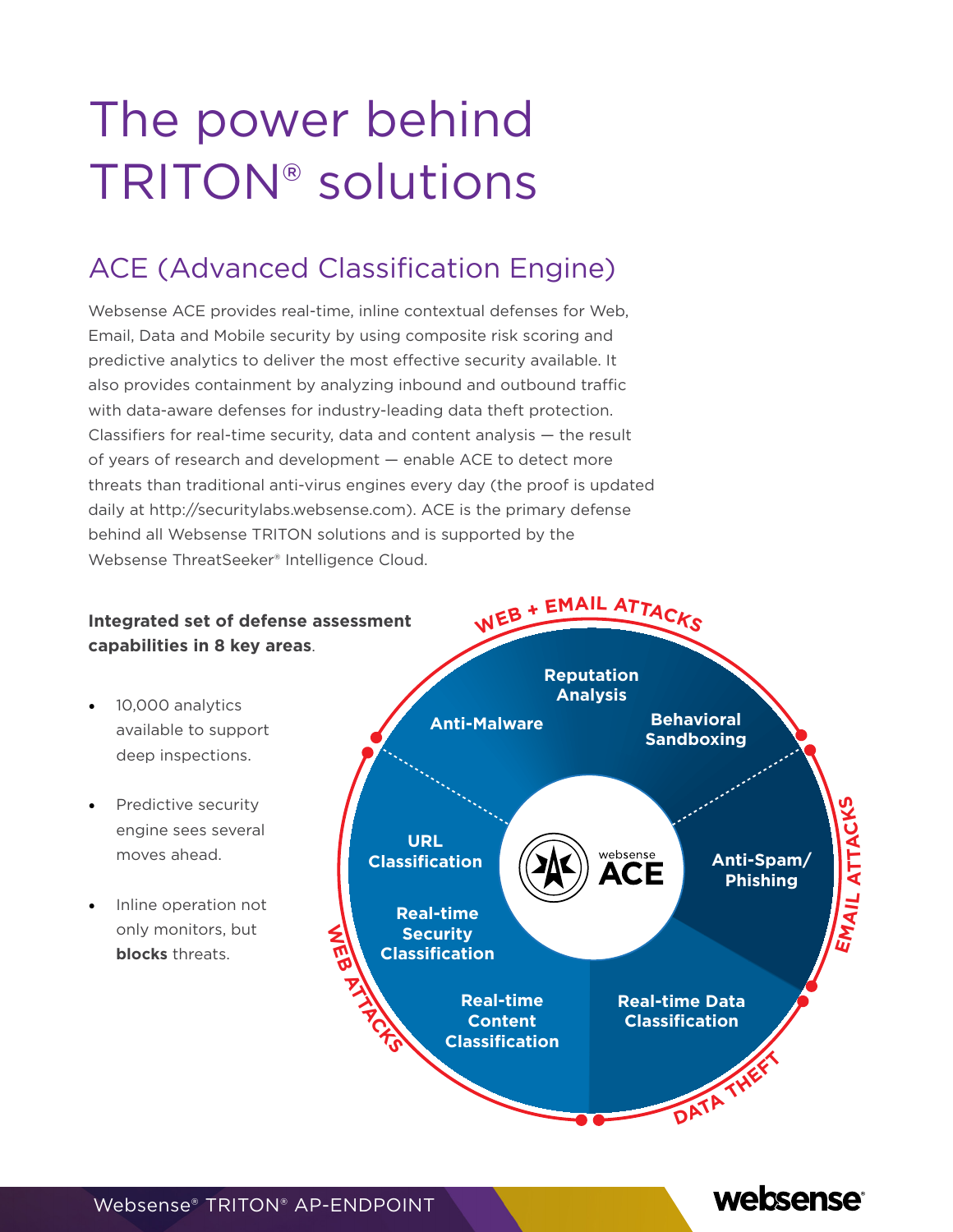#### ThreatSeeker® Intelligence Cloud

The ThreatSeeker Intelligence Cloud, managed by Websense Security Labs™, provides the core collective security intelligence for all Websense security products. It unites more than 900 million endpoints, including inputs from Facebook, and, with Websense ACE security defenses, analyzes up to 5 billion requests per day. This expansive awareness of security threats enables the ThreatSeeker Intelligence Cloud to offer real-time security updates that block Advanced Threats, malware, phishing attacks, lures and scams, plus provides the latest web ratings. The ThreatSeeker Intelligence Cloud is unmatched in size and in its use of ACE real-time defenses to analyze collective inputs. (When you upgrade to Web Security, the ThreatSeeker Intelligence Cloud helps reduce your exposure to web threats and data theft.)

#### TRITON® Architecture

With best-in-class security, Websense TRITON unified architecture offers point-of-click protection with real-time, inline defenses from Websense ACE. The unmatched real-time defenses of ACE are backed by Websense ThreatSeeker Intelligence Cloud and the expertise of Websense Security Labs researchers. The powerful result is a single, unified architecture with one unified user interface and unified security intelligence.

### TRITON® APX

TRITON APX provides many key benefits to organizations interested in deploying the best possible protection against Advanced Threats across the 7-Stage Kill Chain. They can be summarized in these three statements:

- **• Deploy Adaptive Security** Deploy adaptive security solutions for rapidly changing technology and threat landscapes.
- **• Protect Everywhere** The perimeter is the data. Protect critical information from theft whether on-premise, in the cloud or on mobile devices.
- **• Raise the Security IQ** Combat the cyber security skills shortage by providing predictive actionable intelligence across the entire threat lifecycle.